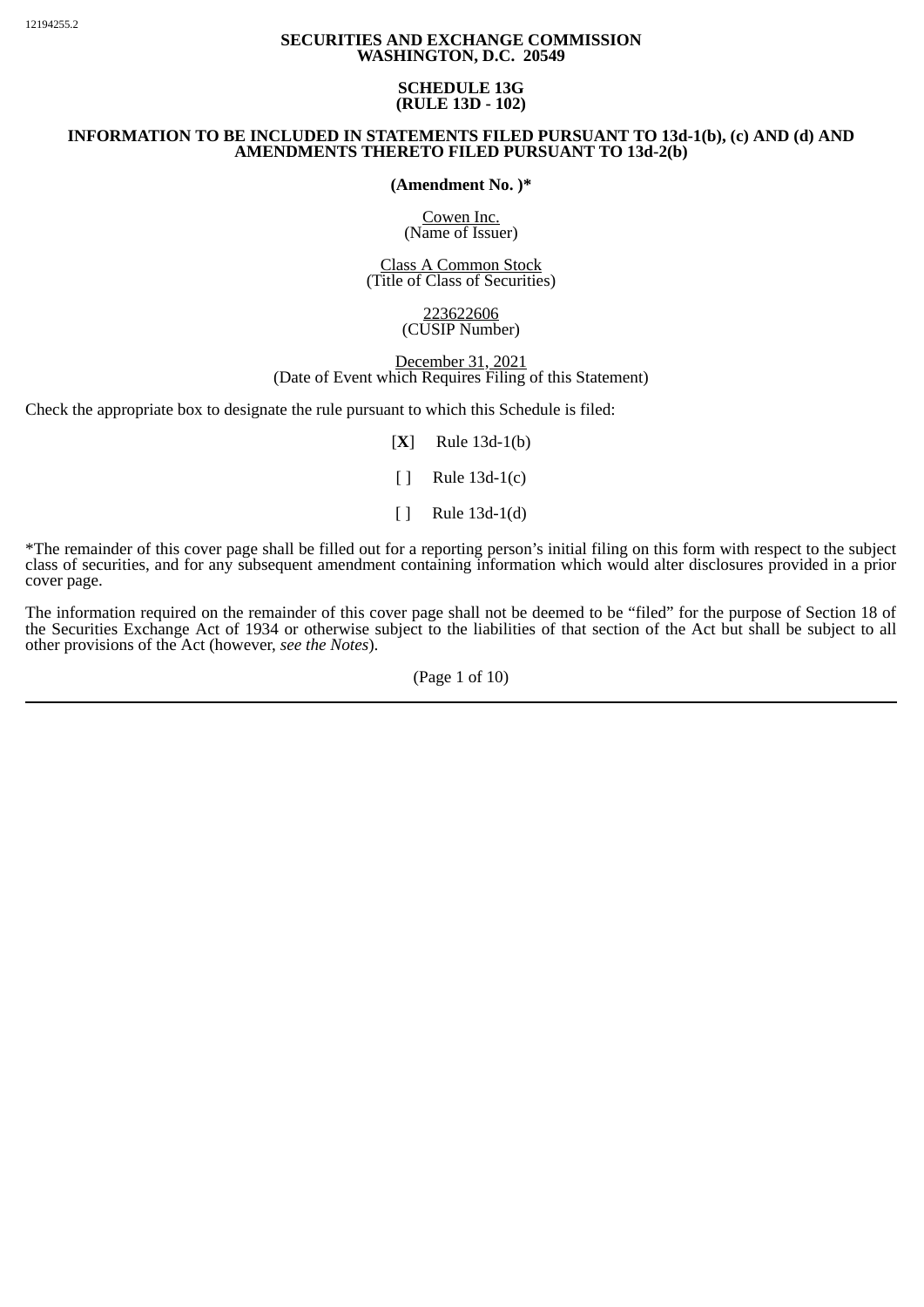| 1.  | NAMES OF REPORTING PERSONS<br>I.R.S. IDENTIFICATION NOS. OF ABOVE PERSONS (ENTITIES ONLY) |
|-----|-------------------------------------------------------------------------------------------|
|     | Azora Capital LP                                                                          |
| 2.  | CHECK THE APPROPRIATE BOX IF A MEMBER OF A GROUP                                          |
|     | $(a)$ []<br>$(b)$ [X]                                                                     |
| 3.  | <b>SEC USE ONLY</b>                                                                       |
| 4.  | CITIZENSHIP OR PLACE OF ORGANIZATION                                                      |
|     | Delaware                                                                                  |
|     | NUMBER OF SHARES BENEFICIALLY OWNED BY EACH REPORTING PERSON WITH:                        |
| 5.  | SOLE VOTING POWER                                                                         |
|     | $\boldsymbol{0}$                                                                          |
| 6.  | <b>SHARED VOTING POWER</b>                                                                |
|     | 1,497,441                                                                                 |
| 7.  | SOLE DISPOSITIVE POWER                                                                    |
|     | $\pmb{0}$                                                                                 |
| 8.  | SHARED DISPOSITIVE POWER                                                                  |
|     | 1,497,441                                                                                 |
| 9.  | AGGREGATE AMOUNT BENEFICIALLY OWNED BY EACH REPORTING PERSON                              |
|     | 1,497,441                                                                                 |
| 10. | CHECK BOX IF THE AGGREGATE AMOUNT IN ROW (9)<br>EXCLUDES CERTAIN SHARES []                |
| 11. | PERCENT OF CLASS REPRESENTED BY AMOUNT IN ROW (9)                                         |
|     | 5.5%                                                                                      |
| 12. | TYPE OF REPORTING PERSON                                                                  |
|     | $\rm IA$                                                                                  |
|     |                                                                                           |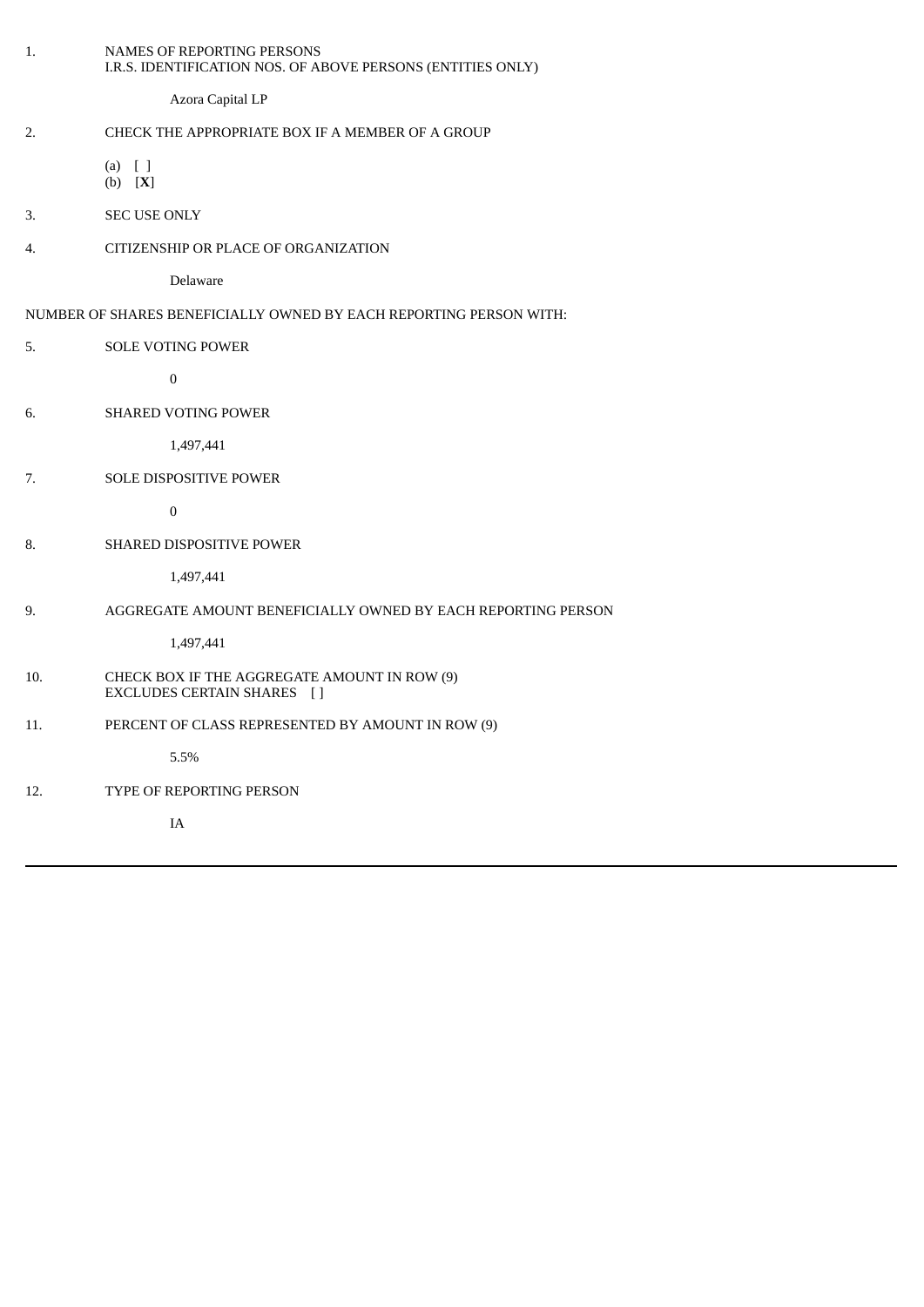|                                                                    | 1.  | <b>NAMES OF REPORTING PERSONS</b><br>I.R.S. IDENTIFICATION NOS. OF ABOVE PERSONS (ENTITIES ONLY) |  |
|--------------------------------------------------------------------|-----|--------------------------------------------------------------------------------------------------|--|
|                                                                    |     | Azora Capital GP LLC                                                                             |  |
|                                                                    | 2.  | CHECK THE APPROPRIATE BOX IF A MEMBER OF A GROUP                                                 |  |
|                                                                    |     | $(a)$ $[]$<br>(b) [X]                                                                            |  |
|                                                                    | 3.  | <b>SEC USE ONLY</b>                                                                              |  |
|                                                                    | 4.  | CITIZENSHIP OR PLACE OF ORGANIZATION                                                             |  |
|                                                                    |     | Delaware                                                                                         |  |
| NUMBER OF SHARES BENEFICIALLY OWNED BY EACH REPORTING PERSON WITH: |     |                                                                                                  |  |
|                                                                    | 5.  | <b>SOLE VOTING POWER</b>                                                                         |  |
|                                                                    |     | $\boldsymbol{0}$                                                                                 |  |
|                                                                    | 6.  | <b>SHARED VOTING POWER</b>                                                                       |  |
|                                                                    |     | 1,497,441                                                                                        |  |
|                                                                    | 7.  | <b>SOLE DISPOSITIVE POWER</b>                                                                    |  |
|                                                                    |     | $\boldsymbol{0}$                                                                                 |  |
|                                                                    | 8.  | <b>SHARED DISPOSITIVE POWER</b>                                                                  |  |
|                                                                    |     | 1,497,441                                                                                        |  |
|                                                                    | 9.  | AGGREGATE AMOUNT BENEFICIALLY OWNED BY EACH REPORTING PERSON                                     |  |
|                                                                    |     | 1,497,441                                                                                        |  |
|                                                                    | 10. | CHECK BOX IF THE AGGREGATE AMOUNT IN ROW (9)<br>EXCLUDES CERTAIN SHARES []                       |  |
|                                                                    | 11. | PERCENT OF CLASS REPRESENTED BY AMOUNT IN ROW (9)                                                |  |
|                                                                    |     | 5.5%                                                                                             |  |
|                                                                    | 12. | TYPE OF REPORTING PERSON                                                                         |  |
|                                                                    |     | <sub>OO</sub>                                                                                    |  |
|                                                                    |     |                                                                                                  |  |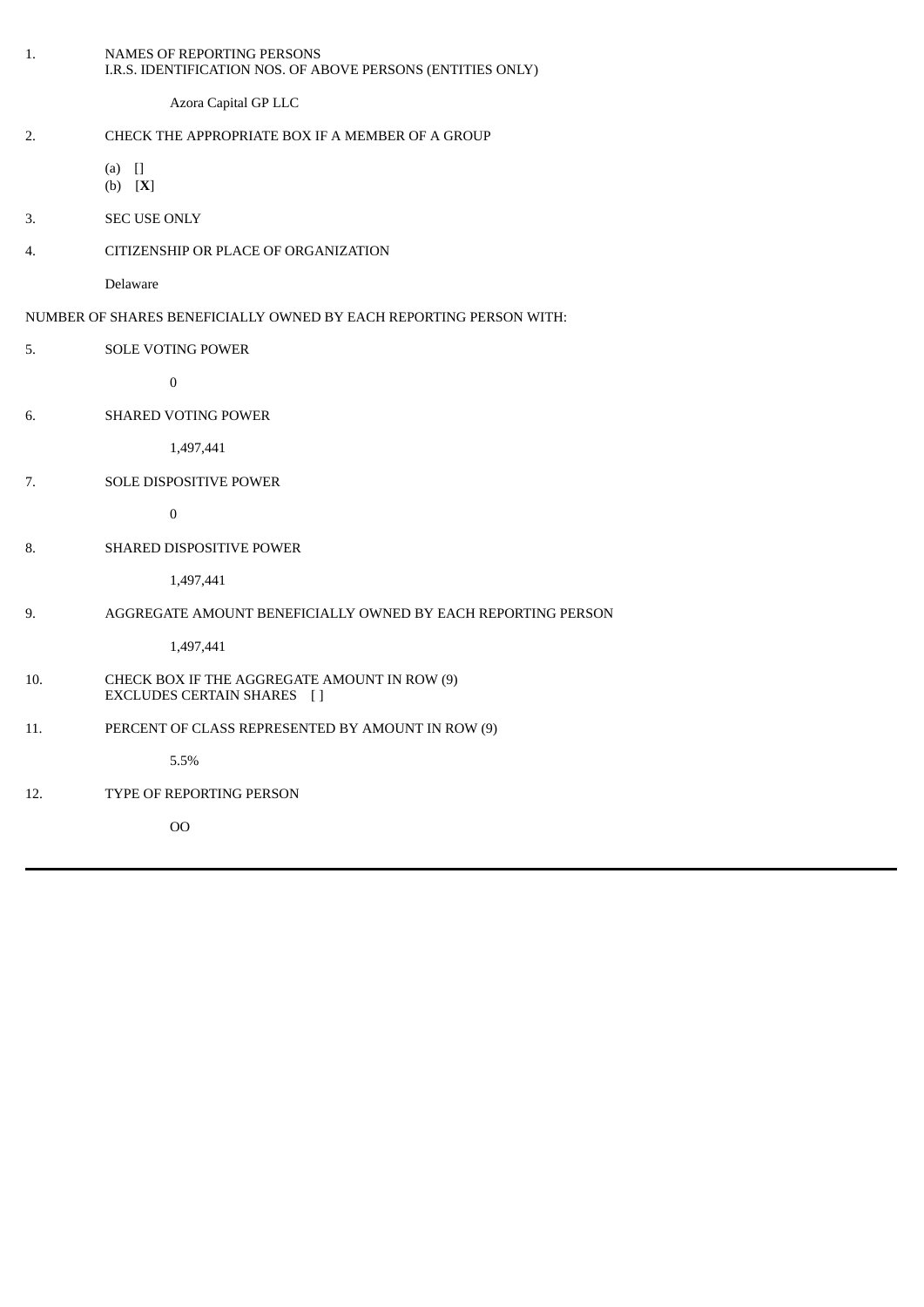| 1.                                                                 | NAMES OF REPORTING PERSONS<br>I.R.S. IDENTIFICATION NOS. OF ABOVE PERSONS (ENTITIES ONLY) |  |  |  |
|--------------------------------------------------------------------|-------------------------------------------------------------------------------------------|--|--|--|
|                                                                    | Ravi Chopra                                                                               |  |  |  |
| 2.                                                                 | CHECK THE APPROPRIATE BOX IF A MEMBER OF A GROUP                                          |  |  |  |
|                                                                    | $(a)$ []<br>(b) [X]                                                                       |  |  |  |
| 3.                                                                 | <b>SEC USE ONLY</b>                                                                       |  |  |  |
| 4.                                                                 | CITIZENSHIP OR PLACE OF ORGANIZATION                                                      |  |  |  |
|                                                                    | <b>United States</b>                                                                      |  |  |  |
| NUMBER OF SHARES BENEFICIALLY OWNED BY EACH REPORTING PERSON WITH: |                                                                                           |  |  |  |
| 5.                                                                 | <b>SOLE VOTING POWER</b>                                                                  |  |  |  |
|                                                                    | $\boldsymbol{0}$                                                                          |  |  |  |
| 6.                                                                 | SHARED VOTING POWER                                                                       |  |  |  |
|                                                                    | 1,497,441                                                                                 |  |  |  |
| 7.                                                                 | SOLE DISPOSITIVE POWER                                                                    |  |  |  |
|                                                                    | $\boldsymbol{0}$                                                                          |  |  |  |
| 8.                                                                 | SHARED DISPOSITIVE POWER                                                                  |  |  |  |
|                                                                    | 1,497,441                                                                                 |  |  |  |
| 9.                                                                 | AGGREGATE AMOUNT BENEFICIALLY OWNED BY EACH REPORTING PERSON                              |  |  |  |
|                                                                    | 1,497,441                                                                                 |  |  |  |
| 10.                                                                | CHECK BOX IF THE AGGREGATE AMOUNT IN ROW (9)<br>EXCLUDES CERTAIN SHARES []                |  |  |  |
| 11.                                                                | PERCENT OF CLASS REPRESENTED BY AMOUNT IN ROW (9)                                         |  |  |  |
|                                                                    | 5.5%                                                                                      |  |  |  |
| 12.                                                                | TYPE OF REPORTING PERSON                                                                  |  |  |  |
|                                                                    | $\mathbf{IN}/\mathbf{HC}$                                                                 |  |  |  |
|                                                                    |                                                                                           |  |  |  |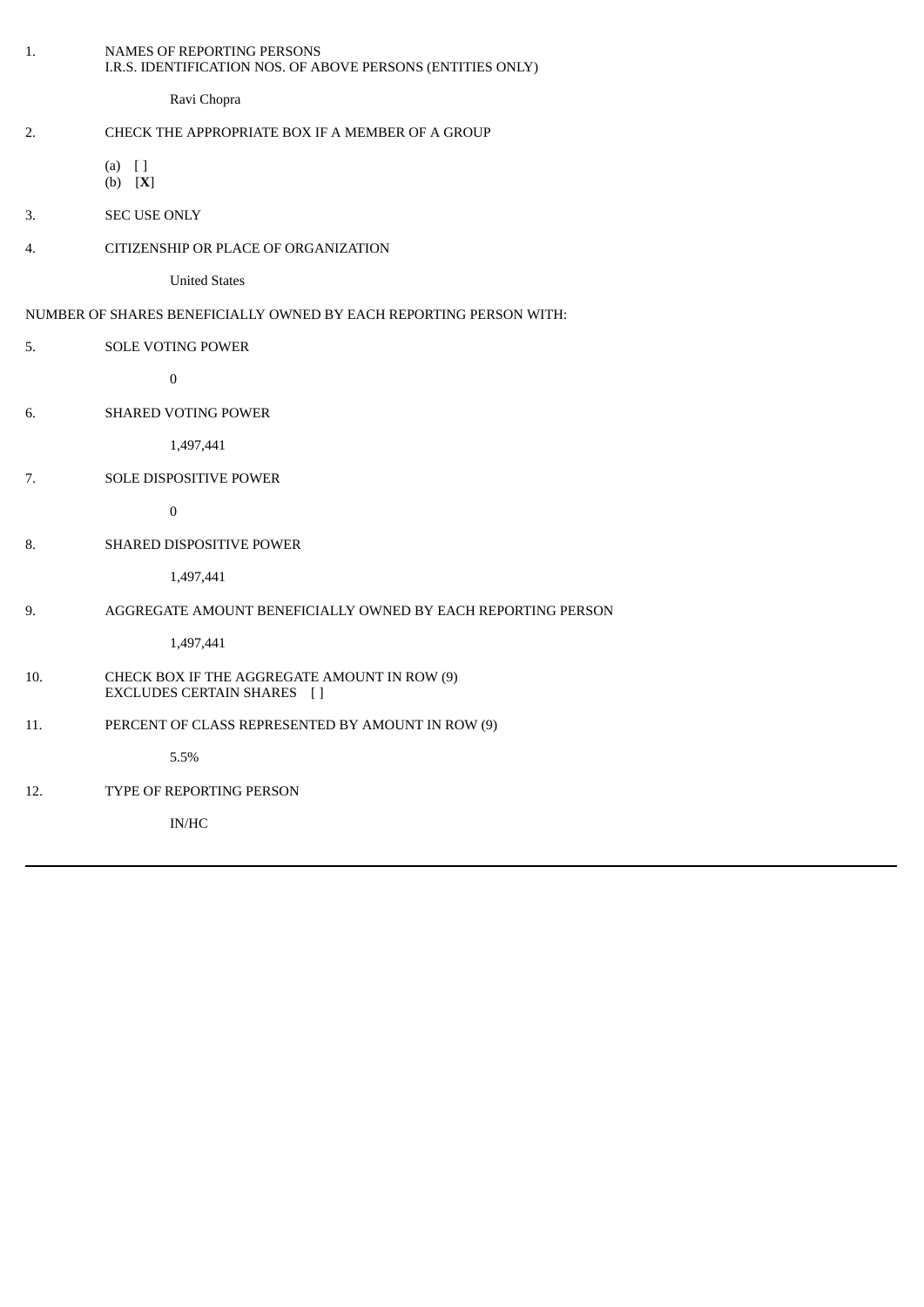This Schedule 13G reflects the beneficial ownership of the Reporting Persons (as defined below) as of December 31, 2021.

**Item 1(a). Name of Issuer:**

Cowen Inc. ("Issuer")

**Item 1(b). Address of Issuer's Principal Executive Offices:**

599 Lexington Avenue 20th Floor New York, NY 10022

### **Item 2(a). Name of Persons Filing:**

This statement is filed by:

- Azora Capital LP, a Delaware limited partnership ("Azora Capital") registered with the Securities and Exchange Commission (the "SEC"), which serves as the investment manager to certain investment funds and/or accounts (the "Funds"), with respect to the shares of Common Stock (as defined in Item 2(d) below) held by the Funds;
- Azora Capital GP LLC, a Delaware limited liability company ("Azora Capital GP"), which serves as the general partner to Azora Capital, with respect to the shares of Common Stock held by the Funds; and
- Ravi Chopra ("Mr. Chopra"), a United States citizen, who serves as the managing member to Azora Capital GP with respect to the shares of Common Stock held by the Funds.

The foregoing persons are hereinafter sometimes collectively referred to as the "Reporting Persons." Any disclosures herein with respect to persons other than the Reporting Persons are made on information and belief after making inquiry to the appropriate party.

## **Item 2(b). Address of Principal Business Office or, if None, Residence:**

The business address of Azora Capital, Azora Capital GP and Mr. Chopra is at 3350 Virginia St, Suite 219, Coconut Grove, FL 33133.

### **Item 2(c). Citizenship:**

Azora Capital is a Delaware limited partnership.

Azora Capital GP is a Delaware limited liability company.

Mr. Chopra is a U.S. citizen.

#### **Item 2(d). Title of Class of Securities:**

Class A Common Stock, \$0.01 par value ("Common Stock").

**Item 2(e). CUSIP Number:**

223622606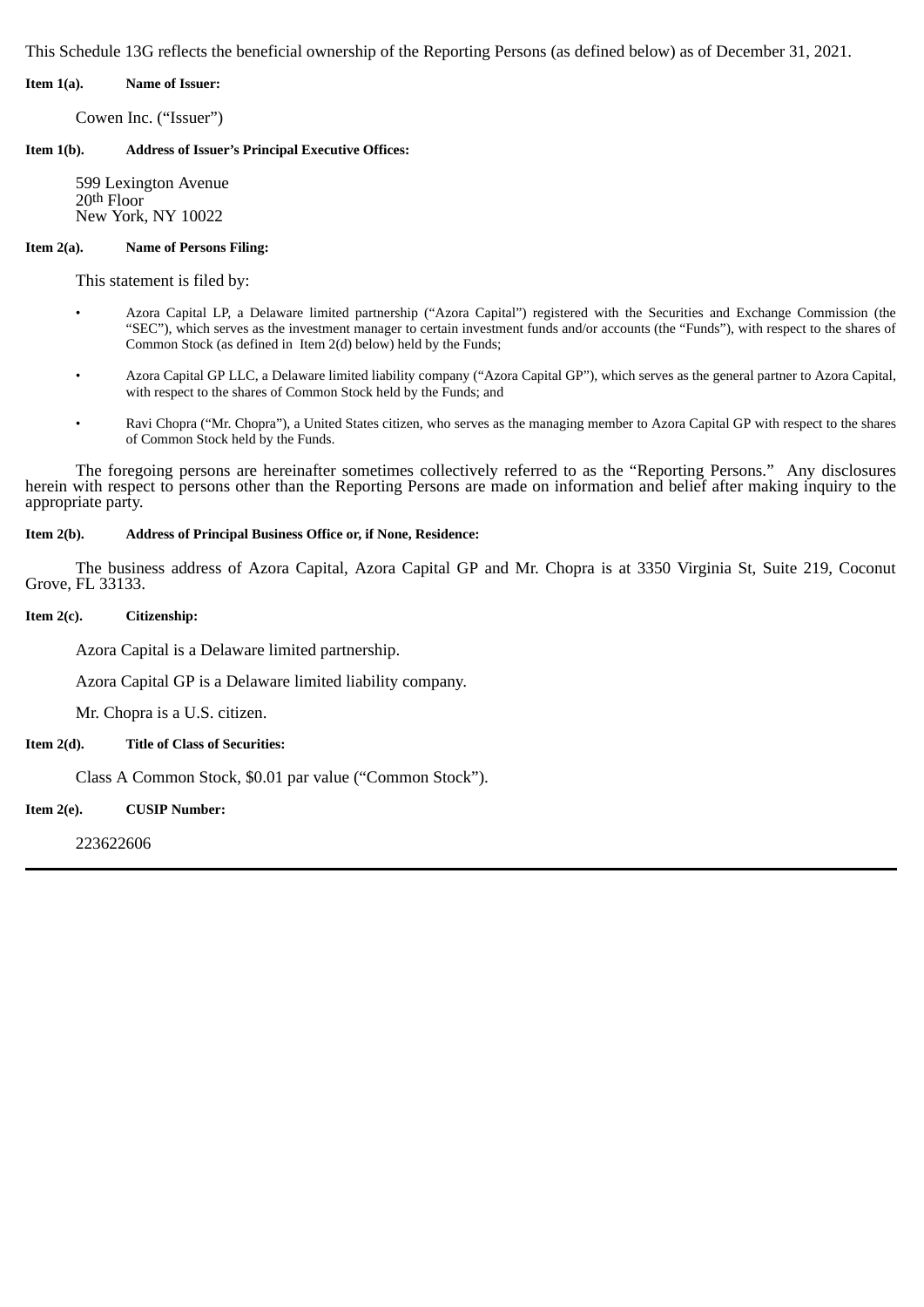- (a) [ ] Broker or dealer registered under Section 15 of the Exchange Act.
- (b)  $[ ]$  Bank as defined in Section 3(a)(6) of the Exchange Act.
- (c)  $[]$  Insurance company defined in Section 3(a)(19) of the Exchange Act.
- (d) [ ] Investment company registered under Section 8 of the Investment Company Act.
- (e) [**x**] Investment adviser in accordance with Rule 13d-1(b)(1)(ii)(E).
- (f)  $[$   $]$  Employee benefit plan or endowment fund in accordance with Rule 13d-1(b)(1)(ii)(F).
- (g) [**x**] Parent holding company or control person in accordance with Rule 13d-1(b)(1)(ii)(G).
- (h) [ ] Savings association as defined in Section 3(b) of the Federal Deposit Insurance Act.
- (i)  $\left[ \ \right]$  Church plan that is excluded from the definition of an investment company under Section 3(c)(14) of the Investment Company Act;
- (i)  $\Box$  Non-U.S. institution in accordance with Section 240.13d-1(b)(1)(ii)(J).
- (k)  $[$  Group, in accordance with Rule 240.13d-1(b)(1)(ii)(K). If filing as a non-U.S. institution in accordance with § 240.13d-1(b)(1)(ii)(J), please specify the type of institution: \_\_\_\_

If this statement is filed pursuant to Rule 13d-1(c), check this box  $\lceil \ \rceil$ 

#### **Item 4. Ownership.**

The percentages used herein and in the rest of this Schedule 13G are for each Reporting Person and have been calculated based upon 27,287,075 Common Shares issued and outstanding as of October 28, 2021 as reported by the Issuer in its Form 10-Q filed with the SEC on October 29, 2021. As of the close of business on December 31, 2021, the Reporting Persons may be deemed to have beneficially owned approximately 5.5% of Common Stock outstanding.

- (a) Amount beneficially owned:
	- (a) Amount beneficially owned: [•]
	- (b) Percent of class: 5.5%
	- (c) (i) Sole power to vote or direct the vote: 0
		- (ii) Shared power to vote or direct the vote: 1,497,441
		- (iii) Sole power to dispose or direct the disposition: 0
		- (iv) Shared power to dispose or direct the disposition: 1,497,441

Each Reporting Person hereby expressly disclaims beneficial ownership in the securities reported in this Schedule 13G and membership in a "group" as that term is described in Rule 13d-5(b)(1) of the Securities Exchange Act of 1934, as amended.

#### **Item 5. Ownership of Five Percent or Less of a Class.**

If this statement is being filed to report the fact that as of the date hereof the Reporting Persons have ceased to be the beneficial owner of more than five percent of the class of securities, check the following  $\lceil \cdot \rceil$ .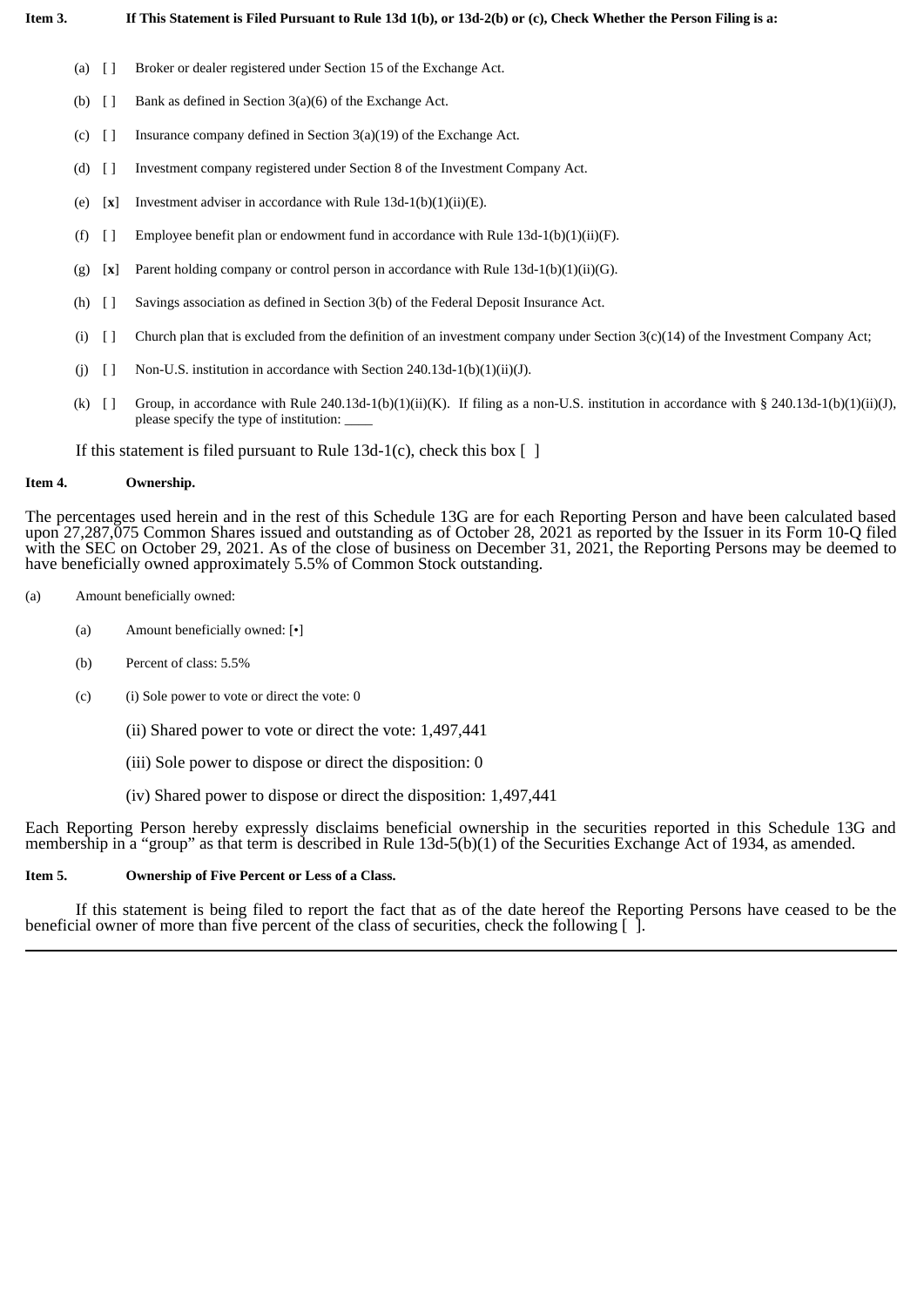#### **Item 6. Ownership of More than Five Percent on Behalf of Another Person.**

All of the securities reported in this Schedule 13G are directly owned by the Funds, which are managed on a discretionary basis by Azora Capital (and indirectly, the Reporting Persons), and only Azora Capital has beneficial ownership (within the meaning of Rule 13d-3) of the Common Stock.

#### Item 7. Identification and Classification of the Subsidiary Which Acquired the Security Being Reported on by the Parent Holding **Company.**

Not applicable.

### **Item 8. Identification and Classification of Members of the Group.**

Not applicable.

### **Item 9. Notice of Dissolution of Group.**

Not applicable.

### **Item 10. Certification.**

The Reporting Persons hereby make the following certification:

By signing below I certify that, to the best of my knowledge and belief, the securities referred to above were acquired and are held in the ordinary course of business and were not acquired and are not held for the purpose of or with the effect of changing or influencing the control of the issuer of the securities and were not acquired and are not held in connection with or as a participant in any transaction having that purpose or effect.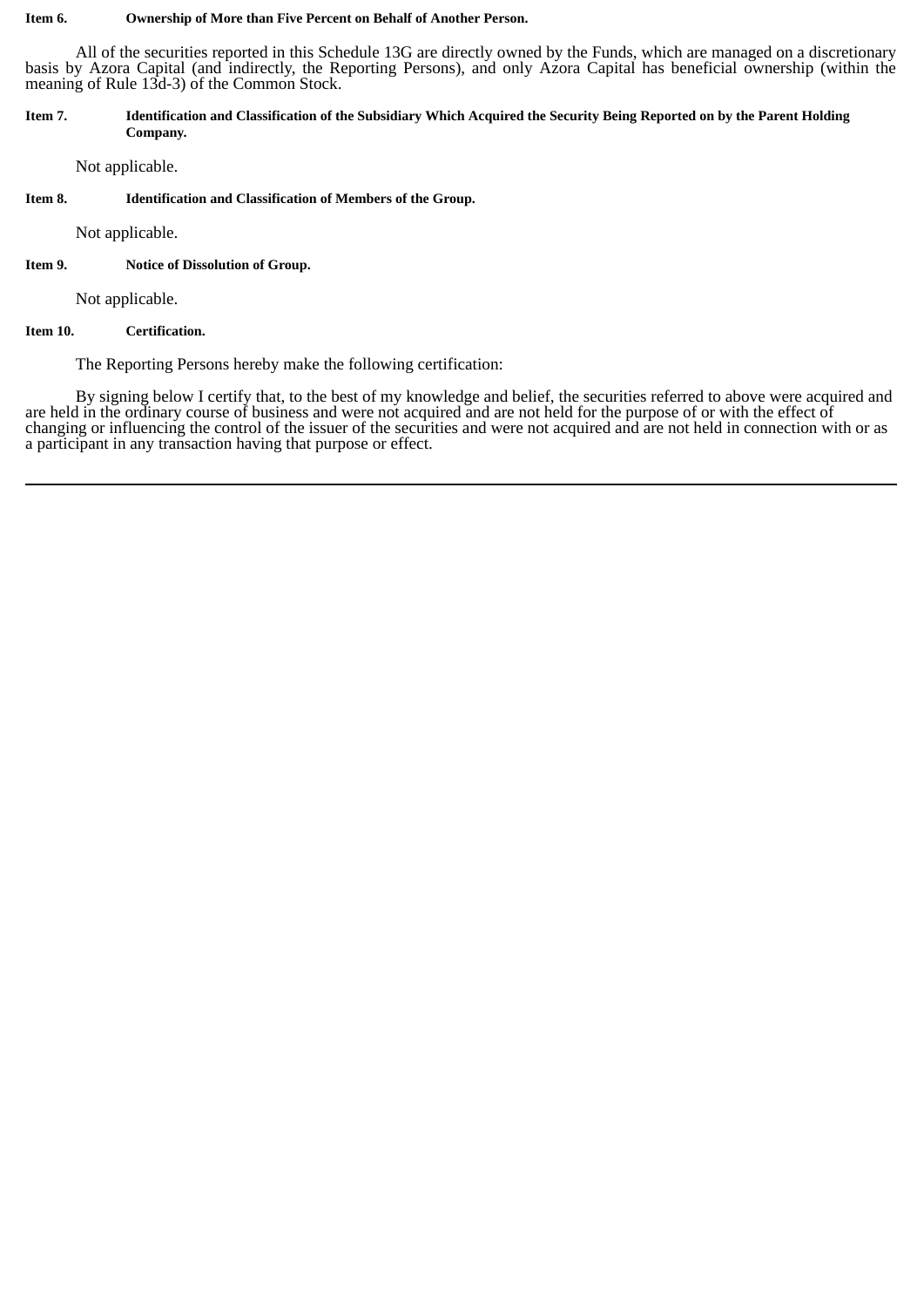## **SIGNATURES**

After reasonable inquiry and to the best of my knowledge and belief, I certify that the information set forth in this statement is true, complete and correct.

Date: February 14, 2022

# By: /s/ Ravi Chopra Ravi Chopra

individually and as managing member of Azora Capital GP LLC, for itself and as the general partner of Azora Capital LP

\* The Reporting Persons disclaim beneficial ownership of the reported securities except to the extent of his or its pecuniary interest therein, and this report shall not be deemed an admission that any such Reporting Person is the beneficial owner of the securities for purposes of Section 16 of the Securities Exchange Act of 1934, as amended, or for any other purpose.